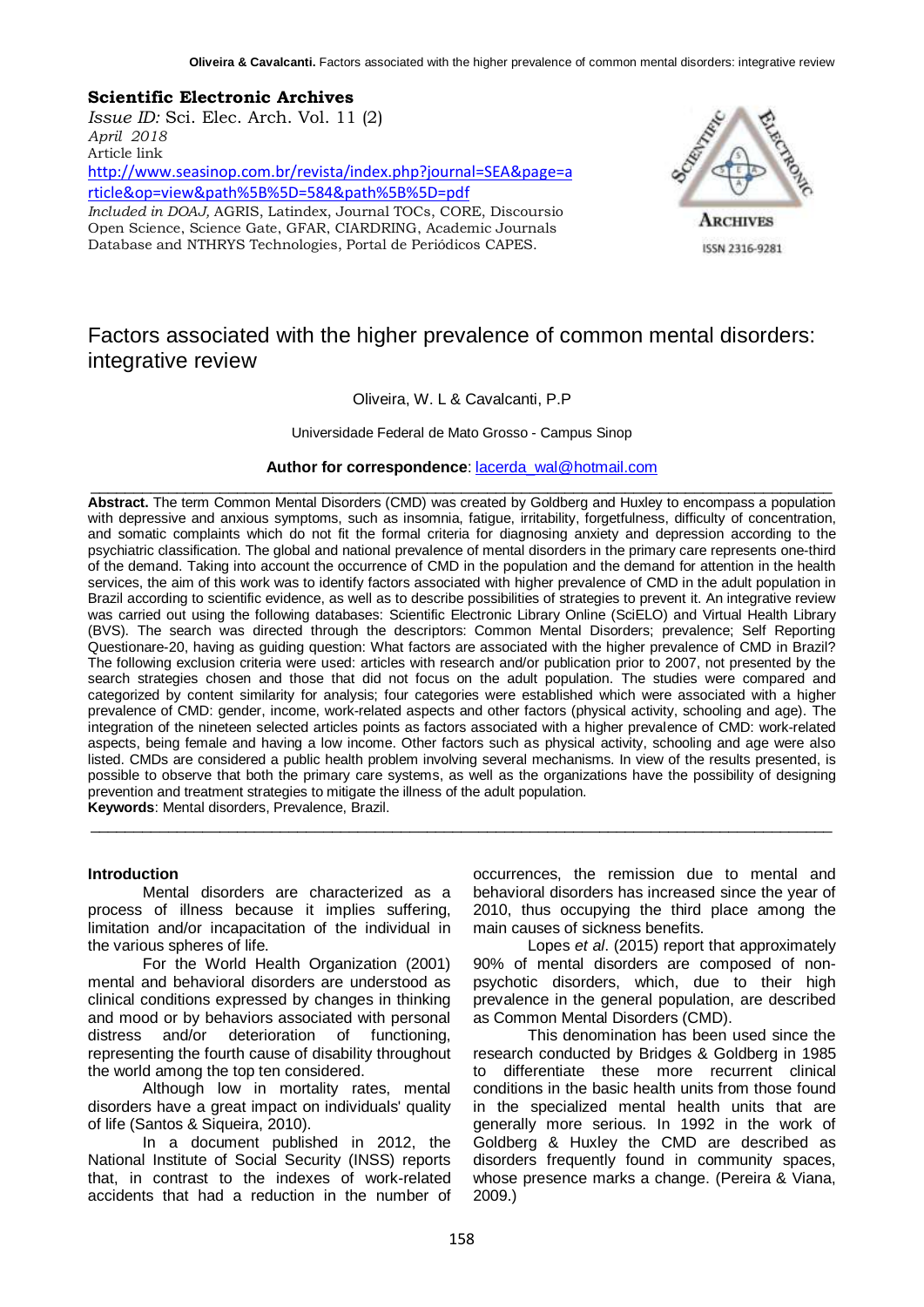The term described by Goldberg & Huxley covers a population with depressive and anxious symptoms such as insomnia, fatigue, irritability, forgetfulness, difficulty to concentrate and somatic complaints, which do not meet the formal criteria for diagnosing depression and/or anxiety (Vidal *et al*., 2013).

Santos (*apud* Maragno, 2006) explains CMD as a health condition in which the individual presents a series of symptoms that do not meet the formal criteria to diagnose anxiety and depression according to psychiatric classifications, but show similar and significantly disabling symptoms.

Vidal *et al*. (2013) adds the global and national prevalence of mental disorders in Primary Care that represents one-third of the demand.

In spite of the expressive demand for health services, the manifestation of this situation due to nonspecific complaints in patients, causes common mental disorders to be underestimated in the health services (Borin *et al*., 2013), that is, the gap of diagnostic framework and in some cases the absence of physical symptoms discredit the severity of such clinical condition.

This underestimation of CMD leads to a lack of identification and suitable treatment, leading to patient pilgrimage for various services and worsening of the condition. There is also the problem of the excess of this diagnosis directly related to the high use of psychoactive drugs by the population (Vidal *et al*., 2013).

Regarding the lack of attention paid by health professionals and services to the demands of CMD, Fonseca (2008) analyzes that the fact that complaints are not always adequate to the categories of psychiatric diagnoses, does not imply a lesser degree of suffering and does not reduce the need for care and shelter.

Based on that, it becomes relevant to identify the prevalence and the associated factors, to allow a better understanding about the subject and possibilities of intervention.

This understanding must be made by seeking to understand the individual in his social context, his relations with the world and conditions of life, beyond the individualization of the problem (Fonseca, 2008).

Considering the prevalence of CMD in the population and the demand for care in the health services, this paper aims to gather and integrate the results found on factors associated with a higher prevalence of Common Mental Disorders.

Integrating the productions on the factors associated with CMD goes beyond the mere bibliography collection, thus enabling a greater understanding of the situations that place the individuals in situation of vulnerability and risk to the Mental Disorders, and mainly allows to glimpse strategies of strengthening and prevention.

In this context, the objective was to identify the factors associated with a higher prevalence of CMD in the adult population of Brazil according to scientific evidence and to describe possibilities of strategies to prevent these diseases.

#### **Methods**

This is an integrative review of the literature on the factors associated with a higher prevalence of CMD. According to Souza *et al*. (2010) such review demonstrates a broad methodological approach, capable of presenting and synthesizing information on the subject, allowing the inclusion of experimental and non-experimental studies for a complete analysis of the phenomenon.

There was a guiding question: Which factors are associated with the higher prevalence of CMD in Brazil?

The method was chosen because it is broad and systematic, which according to Lanzonni & Meirelles (2011) provides well defined criteria on all stages of the research: data collection, analysis and presentation of the results

The search was directed through the descriptors: Common Mental Disorders; prevalence; Self Reporting Questionare-20. The main sources of research were the following databases:Scientific Electronic Library Online (SciELO) and Virtual Health Library (BVS).

As a criterion for the eligibility of articles we chose the studies of the last decade from 2007 to 2017 wich were carried out with the adult population (18 to 65 years) and when there was no clear age limitation, the studies carried out with workers were considered, since even in these surveys it may contain people older than the delimited in this study who were still active in the labor market, subject to the same stressors as the adult population. Furthermore, articles that used the Self Reporting Questionare-20 as an instrument to assess the prevalence of CMD were used as inclusion criterion.

As an exclusion criterion, articles with research and/or publication prior to 2007 were not used, as well as the ones which did not use the search strategies chosen and those that did not focus on the adult population.

From the search, 175 articles were found, where 24 were duplicated, 85 were excluded based on the titles and abstracts, because they were not in Portuguese language, or year and publication happened before 2007; 4 were not found in the integral, 7 used a different instrument than the SRQ-20, 36 articles did not focus on the adult population. At the end of the study 29 were read integrally and 19 were selected for the study because they were productions that explicitly describe the prevalence of common Mental Disorders and associated factors.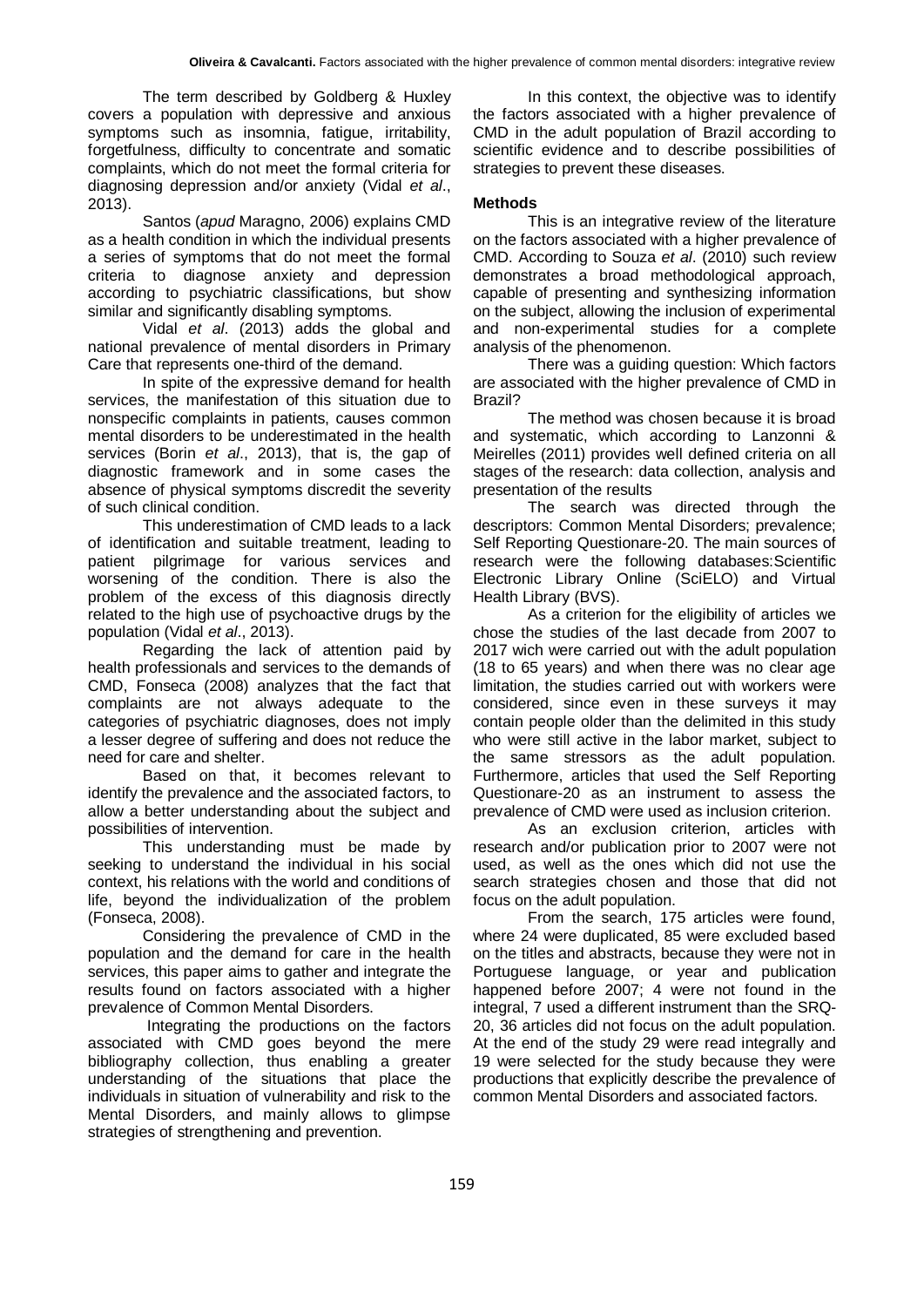



## **Results and discussion**

According to WHO (2001), social, economic, demographic factors such as gender and age, serious threats such as conflicts and disasters, the presence of severe physical illness and the family environment can determine the prevalence, onset and evolution of mental and behavioral disorders.

It is understood that there is a distinction between age groups in the way they relate to the world, as well as in social roles, and that, therefore, there may be peculiarities in risk factors.

Chart 1 presents an overview of the selected articles that presents the synthesis of the factors associated with a higher prevalence of CMD and allows the integration of all the results.

This article proposed to approximate the factors described as associated with a higher prevalence of MCD in the social and daily context of the adult population.

| Authors                              | Title                                                                                                                               | Prevalence<br>of CMD | Factors Associated with CMD prevalence                                                                                                                                                                                                    |
|--------------------------------------|-------------------------------------------------------------------------------------------------------------------------------------|----------------------|-------------------------------------------------------------------------------------------------------------------------------------------------------------------------------------------------------------------------------------------|
| Silva<br>al.<br>et<br>(2017)         | Prevalence of<br>common<br>mental<br>disorders among seafarers in Rio<br>de Janeiro                                                 | 14.28%               | -Feminine gender;<br>-Family income below average;<br>-Professional category sailors of machines;<br>-High weekly working hours;<br>-Non smokers:<br>-Projection of abandonment of employment;<br>- Being sedentary;<br>-Referred stress; |
| Araújo;<br>Mattos:<br>Almeida (2017) | Interaction<br>demand-<br>between<br>control and social support in the<br>occurrence of common mental<br>disorders                  | 21%                  | - High demand;<br>- Low social support:                                                                                                                                                                                                   |
| Alcântara;<br>Assunção<br>(2016)     | Influence of work organization on<br>the prevalence of common mental<br>disorders in community health<br>agents from Belo Horizonte | 26.5%                | -High psychological demand;<br>-Report of aggressions against the worker;<br>-Dissatisfaction with personal relationships;                                                                                                                |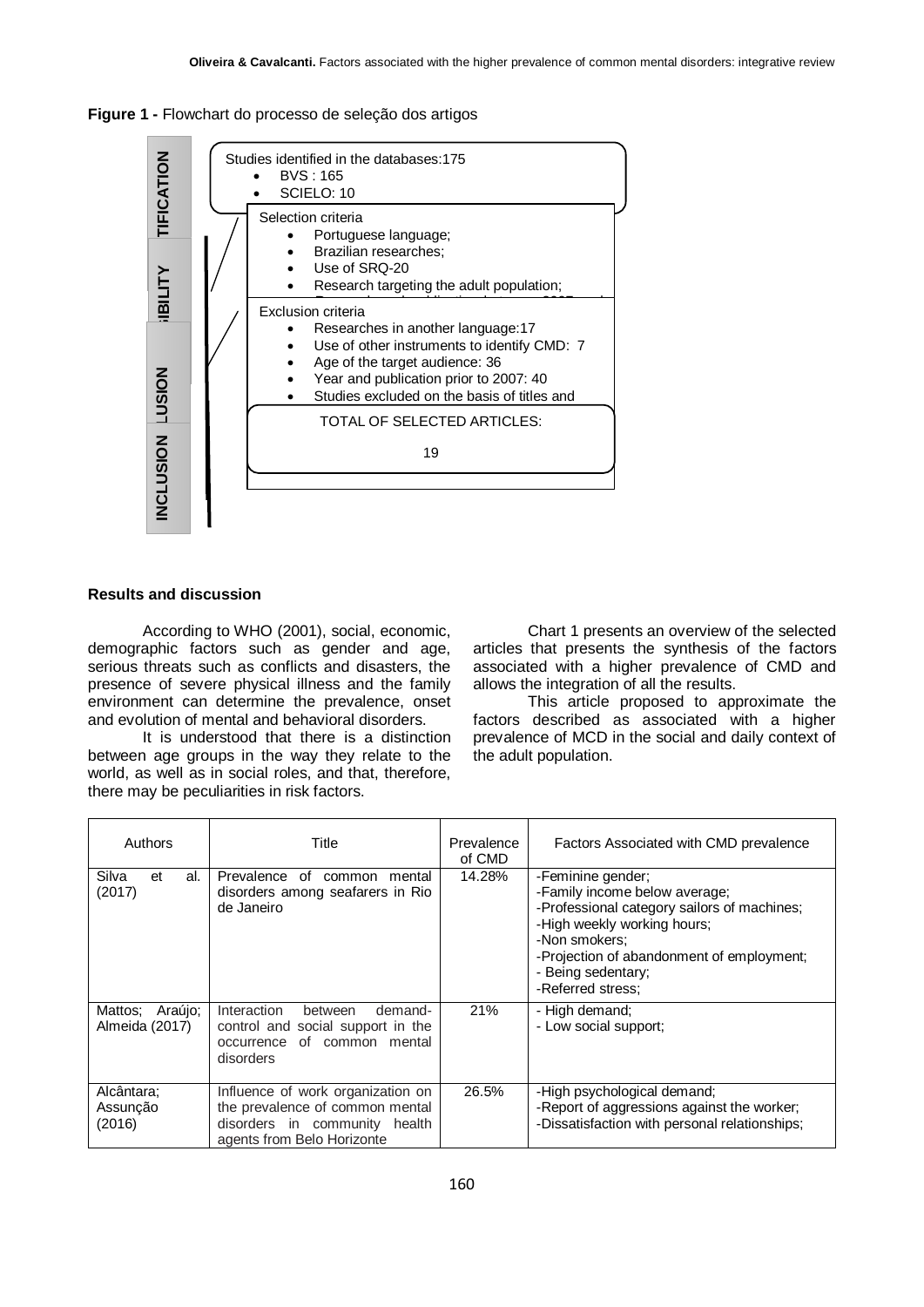| Araújo<br>al.<br>et<br>(2016)                | Psychosocial aspects of work and<br>common mental disorders among<br>health workers: contributions of<br>combined model analysis                                                 | 21.0%                                                                                           | -High demand;<br>-High effort-reward imbalance;                                                                                                                                                                                                               |
|----------------------------------------------|----------------------------------------------------------------------------------------------------------------------------------------------------------------------------------|-------------------------------------------------------------------------------------------------|---------------------------------------------------------------------------------------------------------------------------------------------------------------------------------------------------------------------------------------------------------------|
| Carvalho et al.<br>(2016)                    | Common<br>mental<br>disorders<br>in<br>workers of the Basic Health Care                                                                                                          | 22.09%                                                                                          | -Set of work;<br>-Feminine gender;<br>-Referred health level as regular/bad or very<br>poor;<br>-Quality<br>self-referred<br>of<br>life<br>as<br>regular/poor/very poor;<br>-Pressure of time;<br>-Dissatisfaction with work;<br>-High psychological demands; |
| Romero<br>et<br>al.<br>(2016)                | Mental<br>disorders<br>common<br>in.<br>social educators                                                                                                                         | 68.3%                                                                                           | -High psychological demands at work;<br>-Feminine gender;                                                                                                                                                                                                     |
| Ferreira;<br>Kluthcovsky;<br>Cordeiro (2016) | Prevalence of Common Mental<br>Disorders and Associated Factors<br>Medical<br>in<br>Students:<br>A<br>Comparative study                                                          | 35.8% at<br>the<br>beginning<br>of the<br>semester<br>51.5% at<br>the end of<br>the<br>semester | -Monthly income per capita $\leq R$ \$ 2,000.00;<br>-Bad quality of sleep;                                                                                                                                                                                    |
| Carloto; Barcins;                            | Common mental disorders and                                                                                                                                                      | 46.3%-                                                                                          | -Feminine gender;                                                                                                                                                                                                                                             |
| Fonseca (2015)                               | association<br>with<br>sociodemographic variables and                                                                                                                            | women;<br>31.6%-                                                                                | -Working time;<br>-Workload;                                                                                                                                                                                                                                  |
|                                              | occupational stressors: a gender<br>analysis                                                                                                                                     | men;                                                                                            | -Diversity and complexity of work;<br>-Relationship with management, colleagues<br>and social environment;                                                                                                                                                    |
| Alves et al.<br>(2015)                       | Prevalence of common<br>mental<br>disorders<br>health<br>among<br>professionals                                                                                                  | 27.9%                                                                                           | -Feminine gender;<br>-Low income (between 1 and 2 minimum<br>wages);<br>-Professional Nursing;<br>-Night work;<br>-Under 39 years old;                                                                                                                        |
| Filho & Araújo<br>(2015)                     | Occupational stress and mental<br>health of the professionals of the<br>medical<br>specialty<br>center<br>оf<br>Aracaju                                                          | 50.6%                                                                                           | -Unsatisfied with their salary<br>and<br>work<br>conditions:<br>-Feminine gender;<br>- Younger professional;<br>-Divorced/separated/widowed;                                                                                                                  |
| Costa<br>et<br>al.<br>(2014)                 | Living conditions, gender and<br>mental health in settled workers                                                                                                                | 43.60%                                                                                          | -Feminine gender;<br>-Violence;<br>-Poverty;<br>-Work overload;                                                                                                                                                                                               |
| Vidal<br>et<br>al.<br>(2014)                 | Predictors of probable common<br>(CMD)<br>mental<br>disorders<br>in<br>Self-<br>prostitutes<br>using<br>the<br><b>Reporting Questionnaire</b>                                    | 57.9%                                                                                           | -Low education level;<br>-History of physical violence;<br>-Premature entry into prostitution;                                                                                                                                                                |
| Rodrigues et al.<br>(2014)                   | Prevalence of common mental<br>disorders in nursing workers in a<br>hospital in Bahia                                                                                            | 35.0%                                                                                           | -High psychological demand at work;<br>-Low control over work activities;                                                                                                                                                                                     |
| Feijó<br>et<br>al.<br>(2014)                 | Psychosocial aspects of work and<br>disorders<br>common mental<br>in.<br>civilian pilots.                                                                                        | 39.7%                                                                                           | -High demand;<br>-Heavy work load;<br>-They did not perform physical exercises                                                                                                                                                                                |
| Carvalho et al.<br>(2013)                    | Prevalence and factors associated<br>with common mental disorders in<br>medical residents and in the<br>multiprofessional area                                                   | 51.1%                                                                                           | -Medical professional;<br>-Surgical sector;<br>-Feminine gender;                                                                                                                                                                                              |
| Assunção &<br>Silva (2012)                   | Working conditions on buses and<br>common mental<br>disorders<br>in<br>drivers<br>and<br>collectors:<br>Region<br>of<br>Belo<br>Metropolitan<br>Horizonte, Minas Gerais, Brazil, | 23.6%                                                                                           | -Feminine gender;<br>-Not married;<br>-Family income higher than 2 minimum wages;<br>-Inadequate working and safety conditions;<br>-Harmful behaviors and vulnerable health                                                                                   |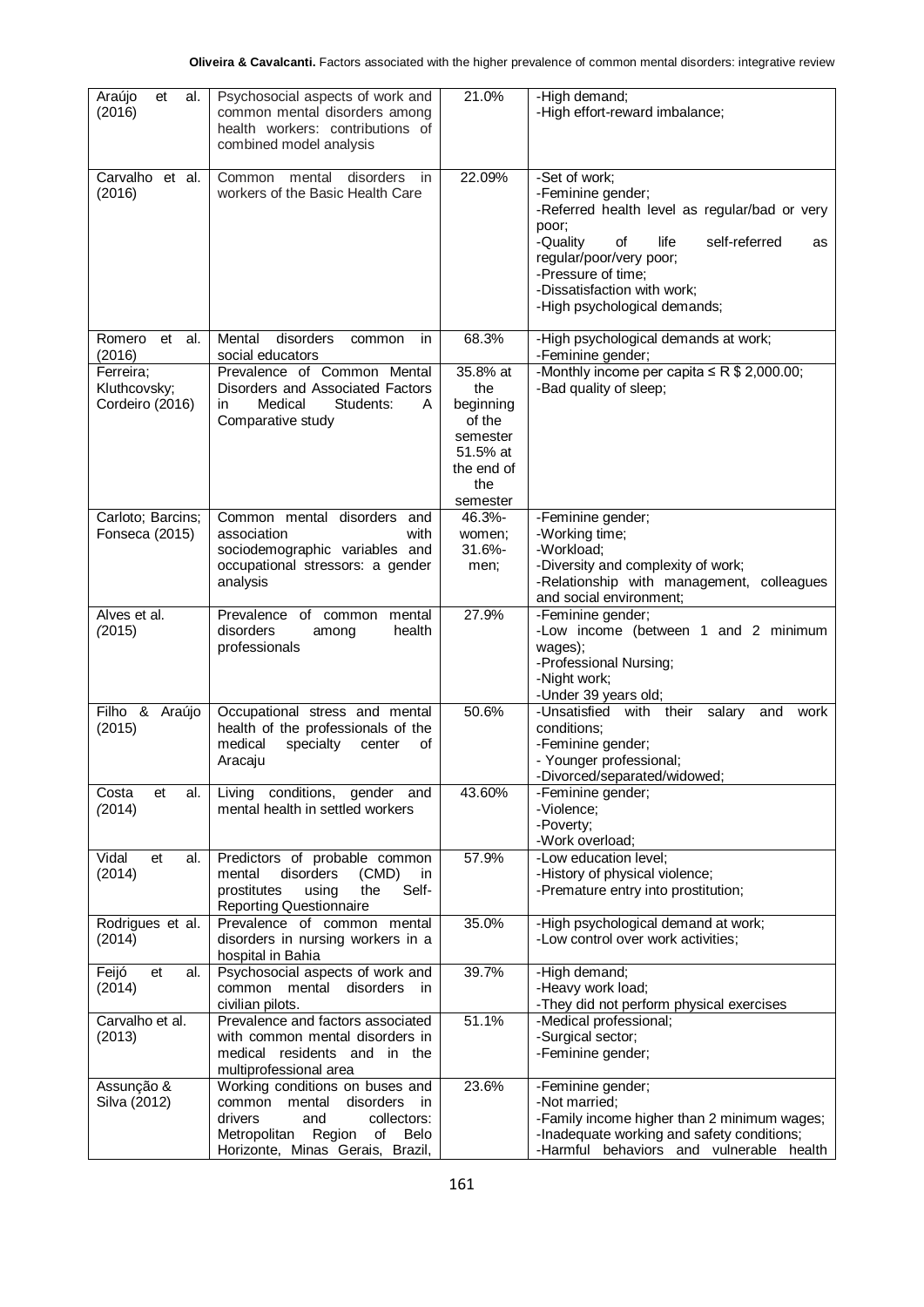|                      | 2012                                                                                                           |        | situation (do not participate in socio-cultural<br>activities, do not practice physical activity and<br>in the group suspected of alcohol abuse)<br>-Three or more children;<br>-More than eight years of schooling:<br>-Self declared white, yellow or indigenous;<br>-Smoking:<br>-Under 40 years old; |
|----------------------|----------------------------------------------------------------------------------------------------------------|--------|----------------------------------------------------------------------------------------------------------------------------------------------------------------------------------------------------------------------------------------------------------------------------------------------------------|
| Neves &              | Epidemiological and occupational                                                                               | 28.4%  | -Use of alcohol:                                                                                                                                                                                                                                                                                         |
| Pinheiro (2012)      | profile of<br>anesthesiologists<br>inserted in the labor market of<br>Belo Horizonte, Minas Gerais, in<br>2010 |        | -Work overload:                                                                                                                                                                                                                                                                                          |
| Moreira<br>al.<br>et | Prevalence of common<br>mental                                                                                 | 43.70% | -Feminine gender;                                                                                                                                                                                                                                                                                        |
| (2011)               | disorders and associated factors                                                                               |        | -Use of medication;                                                                                                                                                                                                                                                                                      |
|                      | population assisted by<br>in a                                                                                 |        | -Family income;                                                                                                                                                                                                                                                                                          |
|                      | professionals of the Family Health                                                                             |        |                                                                                                                                                                                                                                                                                                          |
|                      | Program                                                                                                        |        |                                                                                                                                                                                                                                                                                                          |

Chart 1 - Articles selected for the systematic review of the literature in descending order of year of publication, source, authors, title, prevalence and factors associated with a higher prevalence of Common Mental Disorders.

The results were grouped by content similarity, with four categories for analysis: aspects related to work, gender, income and other factors (physical activity, schooling and age).

Based on this panorama of literature findings, it is possible to analyze these factors associated with a higher prevalence of CMD as follows:

## **Work-related aspects**

On this factor, sixteen researches were designed to analyze the association between the characteristics and working conditions with the prevalence of CMD among workers from different contexts (Silva *et al*., 2017; Mattos *et al.*, 2017; Alcantara & Assunção, 2016; Araújo *et al.*, 2016; Carvalho *et al.*, 2016; Romero *et al.,* 2016; Carloto *et al.*, 2015; Alves *et al.*, 2015; Filho & Araújo 2015; Costa *et al*., 2014; Vidal *et al.*, 2014; Rodrigues, 2014; Feijó *et al.*, 2014; Carvalho *et al*., 2013; Assunção & Silva, 2012; Neves & Pinheiro, 2012).

In recent years, the implications of the psychosocial aspects of work on health have received considerable attention (Moreira *et al*., 2011).

Work is an activity that permeates the various fields of human life, which can enable the development of capacities, as well as contribute to the suffering and exhaustion that interfere in the mental health process (Carvalho *et al*., 2013).

The results show that factors such as high workload, work position, high psychological demand, work complexity, high demands and interpersonal relationships influence the prevalence of CMD.

According to Mattos *et al*. (2017) "low control over work, high psychological demand and low social support constitute the ideal scenario for the occurrence of unfavorable events among workers".

The article by Romero *et al*. (2014) with social educators obtained a higher prevalence of CMD among the other selected people. The

conclusion of the paper highlights the contribution of the work environment to this result.

#### **Gender**

Sexual differences have been highlighted in studies of the prevalence, causality and evolution of mental and behavioral disorders (WHO, 2001).

Regarding CMD, the feminine gender is more prevalent than the male gender, since it may be related to the accumulation of women's functions resulting from their insertion in the labor market and the persistent imbalance of gender relations in domestic work. The high overload impacts directly on leisure time and rest (Carvalho *et al*., 2016).

In addition, Costa *et al*. (2014) highlights the studies in several countries that relate to problems of mental health and gender violence. Their research points to reports of violence in the married life of settled rural workers.

Vidal *et al*. (2014), discussing about the violence, pointed that "evidence of sexual violence in childhood and helplessness of parents or guardians are examples of traumatic situations experienced by some women, which may facilitate the appearance of probable CMD in the medium or long run".

Carloto *et al*. (2015) devotes their study to analyze these gender differences as a vulnerability factor to mental health. It discusses how stereotypes and the construction of female subjectivity, coupled with docility and affection, contrast with the demands of the hostile work environment, which makes the job itself potentially hazardous.

Other studies corroborate this relationship (Silva *et al*., 2017, Romero *et al*., 2016, Alves *et al*., 2015, Filho & Araújo 2015, Carvalho *et al*., 2013, Assuncao & Silva 2012; Moreira *et al*., 2011). Thus, eleven articles out of the nineteen selected found the feminine gender as a factor associated with a higher prevalence of CMD.

## **Income**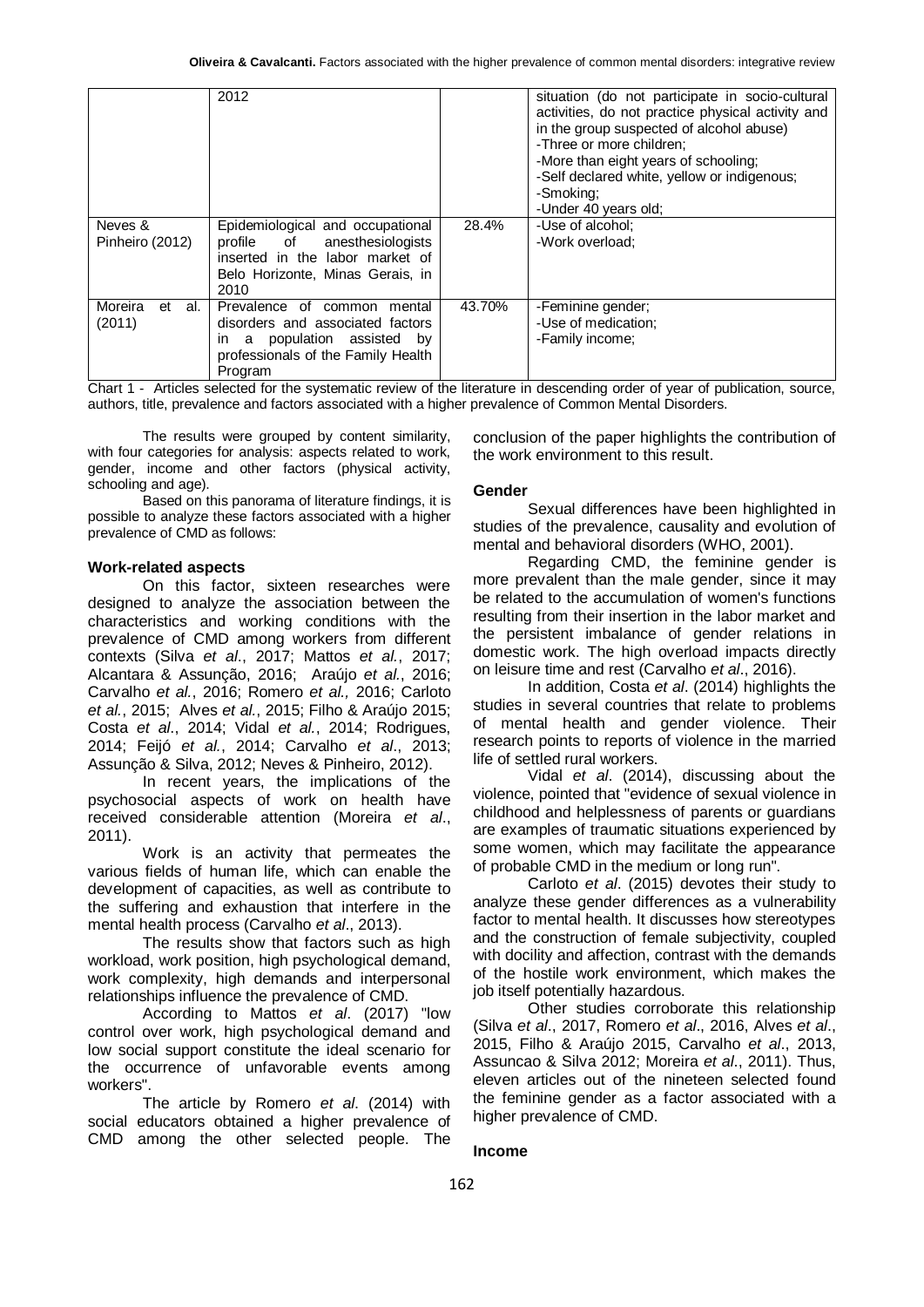In general, the authors analyze, in the light of other researches, that a low economic condition makes unsatisfactory the access to services (health, education, leisure, etc.) and material goods, contributing to inadequate living conditions (dwelling, transport, feeding, safety), which cause greater exposure to stress due to the scarcity of possibilities to revert such situations (Silva *et al*., 2017; Ferreira *et al*., 2016, Alves *et al*., 2015, Costa *et al*., 2014; Moreira *et al*., 2011).

In Assunção & Silva (2012) survey with drivers and collectors from the Metropolitan Region of Belo Horizonte, the authors found an inverse relationship where the highest income was associated with the mental issue outcome, and explains that this data may represent multiemployment that is equally detrimental to mental health.

#### **Other factors**

The practice of physical activities is considered a protection mechanism against several diseases, including mental disorders by minimizing the effects of stress (Assunção & Silva, 2012).

This item was investigated and presented in the results of four studies, where participants who did not practice exercise or which quality of life was self-referenced as regular/poor/very poor, and/or those who were sedentary were among the audience observed with the outcome (Silva *et al.*, 2017; Carvalho *et al*., 2016; Feijó *et al*., 2014; Assunção & Silva, 2012).

According to Feijó (2014) "physical activity has been consistently associated with better physical health, life satisfaction, cognitive functioning and psychological well-being."

Another relevant factor is low schooling as a contributor to the development of CMD. Vidal *et al*. (2014) describe the direct positive effect of schooling on mental health by increasing the choices of individuals. Since that, it is inferred that the lower level of schooling can interfere negatively by reducing possibilities to cope with problems, opportunities for work, knowledge, among others.

Age was mentioned in two studies pointing to the population under 40 years old (Alves *et al*., 2015; Filho & Araújo, 2015; Assunção & Silva, 2012). This factor still has divergences on the most vulnerable population. Alves *et al*. (2015) brings research that corroborates this result, but points out other studies that find an inverse association.

Filho & Araújo (2015) take into account the possibility of future studies to better understand this aspect.

#### **Final considerations**

The integration of the nineteen selected articles indicate as factors associated with a higher prevalence of CMD: aspects related to work, being

female and having low income. Other factors such as not practicing physical activity, low schooling and age under 40 years were also listed.

CMD are a public health problem involving several mechanisms. In view of the results presented, it can be seen that both the primary care network and the organizations have the possibility of designing prevention and treatment strategies to mitigate the illness of the adult population.

Empowering workers and the population served on mental health treatment by encouraging physical exercise, developing programs with activities/techniques aimed at reducing stress and therapeutic groups are examples of strategies that can be used as resources to cope with adverse situations.

Considering data on work incapacity due to mental and behavioral disorders, the demand for health services with symptoms related to CMD and the prevalence found in the various studies, it is necessary to include the prevention of mental illness in the different scenarios in what the adult population is inserted.

The present study had the greatest difficulty to find research specifically oriented to the adult population. Another point to be highlighted was the use of different instruments to investigate aspects of work associated with a higher prevalence of CMD that made standardization difficult.

#### **References**

ARAUJO, T.M., MATTOS, A.I.S., ALMEIDA, M.M.G.,SANTOS, K.O.B. Aspectos psicossociais do trabalho e transtornos mentais comuns entre trabalhadores da saúde: contribuições da análise de modelos combinados. Revista brasileira epidemiologia 19: 645-657, 2016.

ASSUNCAO, A. A., SILVA, L.S. Condições de trabalho nos ônibus e os transtornos mentais comuns em motoristas e cobradores: Região Metropolitana de Belo Horizonte, Minas Gerais, Brasil, 2012. Cad. Saúde Pública 29: 2473-2486, 2013.

ALCANTARA, M.A., ASSUNCAO, A.A. Influência da organização do trabalho sobre a prevalência de transtornos mentais comuns dos agentes comunitários de saúde de Belo Horizonte. Rev. bras. saúde ocupacional 41, 2016.

ALVES, A.P., PEDROSA, L.A.K., COIMBRA, M.AR., MIRANZI, M.A.S., HASS, V.J. Prevalência de transtornos mentais comuns entre profissionais de saúde. Rev. Enfermagem UERJ 23(1):64-9, 2015.

BORIM, F.S.A., BARROS, M.B. A; BOTEGA., N.J. Transtorno mental comum na população idosa: pesquisa de base populacional no Município de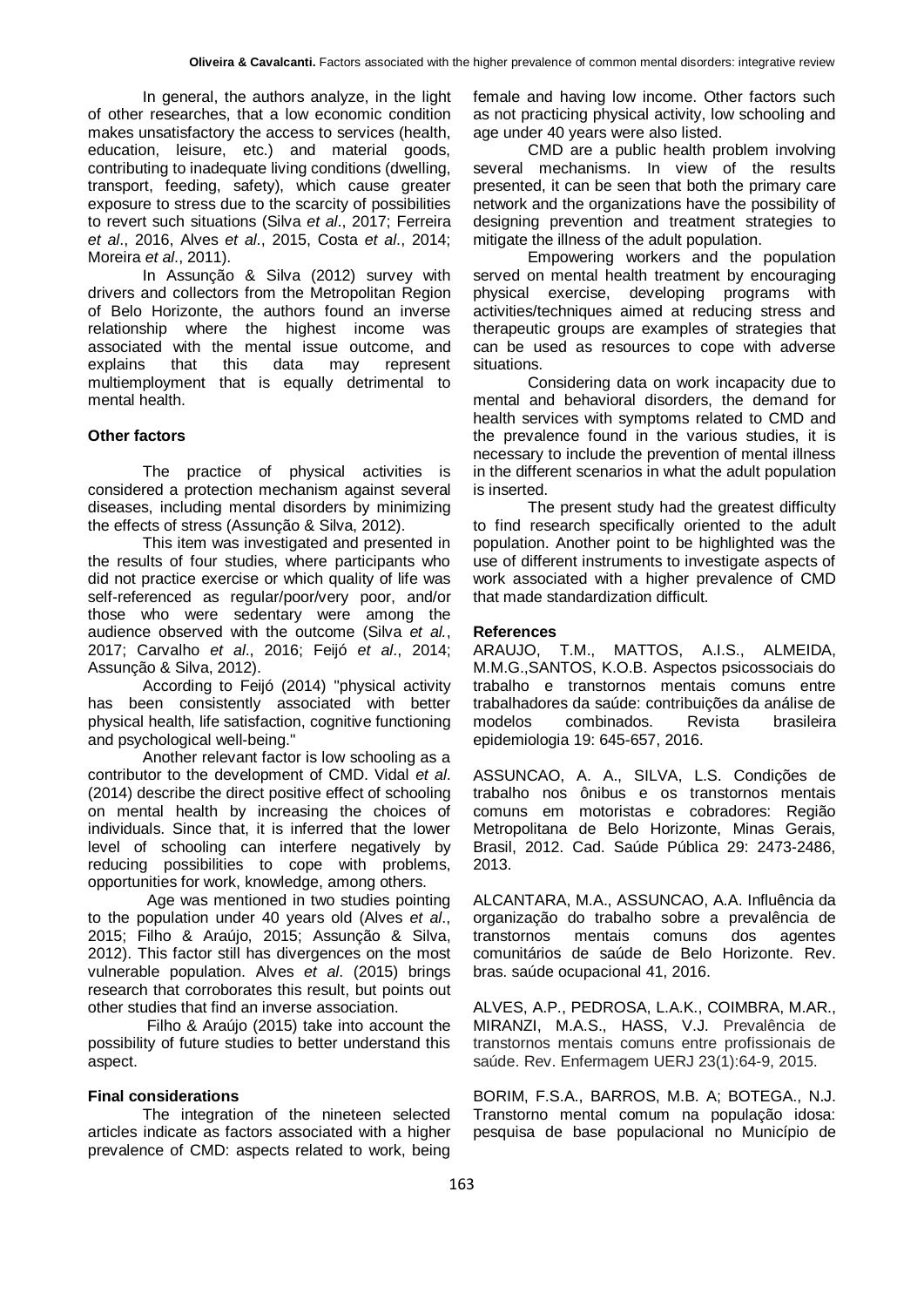Campinas, São Paulo, Brasil. Cad. Saúde Pública 29:1415-1426, 2013.

CARLOTTO, M.S., BARCINSKI, Mariana., FONSECA, Rosália. Transtornos mentais comuns e associação com variáveis sociodemográficas e estressores ocupacionais: uma análise de gênero. Estud. pesqui. psicologia 15: 1006-1026, 2015.

CARVALHO, C.N., MELO-FILHO, D.A., CARVALHO, J.A.G., AMORIM, A.C.G. Prevalência e fatores associados aos transtornos mentais comuns em residentes médicos e da área multiprofissional. J. bras. Psiquiatria 62: 38-45, 2013.

CARVALHO, D. B., ARAUJO, T. M., BERNARDES, K. O. Transtornos mentais comuns em trabalhadores da Atenção Básica à Saúde. Rev. bras. saúde ocupacional 41, 2016.

COSTA, M. G.S.G., DIMENSTEIN, M. D.B., LEITE, J. F. Condições de vida, gênero e saúde mental entre trabalhadoras rurais assentadas. Estud. psicol. (Natal) 19: 145-154, 2014.

FEIJO, D., CAMARA, V.M; LUIZ, R.R. Aspectos psicossociais do trabalho e transtornos mentais comuns em pilotos civis. Cad. Saúde Pública 30: 2433-2442, 2014.

FERREIRA, C.M.G., KLUTHCOVSKY, A. C.G.C., CORDEIRO, T.M.G. Prevalência de Transtornos Mentais Comuns e Fatores Associados em Estudantes de Medicina: um Estudo Comparativo. Rev. bras. educ. med. 40:.268-277, 2016.

FONSECA, M.L.G., GUIMARÃES, M.B.L., VASCONSELOS, E. M. Sofrimento difuso e Transtornos Mentais Comuns: uma revisão bibliográfica 11: 285-294, 2008.

LANZONI, G.M.M., MEIRELLES, B.H.S. Liderança do enfermeiro: uma revisão integrativa da literatura. Rev. Latino-Am. Enfermagem 19: 651-658, 2011

LOPES, C.S., ABREU, G.A.A., SANTOS, D.F., MENEZES, P.R., CARVALHO, K.M.B., CUNHA, C.F., VASCONSELLOS, M.T.L., BLOCH, K.V., SZKLO,M. ERICA: prevalência de transtornos mentais comuns em adolescentes brasileiros. Rev. Saúde Pública 50, 2016.

MARAGNO, L., GOLDBAUM, M., GIANINI, R.J., NOVAES, H.M.D.N., CÉSAR, C.L.G. Prevalência de transtornos mentais comuns em populações atendidas pelo Programa Saúde da Família (QUALIS) no Município de São Paulo, Brasil. Cad. Saúde Pública 22: 1639-1648, 2006.

MARCELINO FILHO, A., ARAUJO, T. M. Estresse ocupacional e saúde mental dos profissionais do centro de especialidades médicas de Aracaju. Trab. educ. saúde 13: 177-199, 2015.

MATTOS, A.I.S., ARAUJO, T. M., ALMEIDA, M.M.G. Interação entre demanda-controle e apoio social na ocorrência de transtornos mentais comuns. Rev. Saúde Pública 51: 48, 2017.

MINISTÉRIO DA PREVIDÊNCIA SOCIAL (BRASIL). Previdência em questão. Cai número de acidentes de trabalho e aumenta afastamentos por transtornos mentais. Informativo Eletrônico do Ministério da Previdência Social. 2012. [http://www.previdencia.gov.br/arquivos/office/4\\_120](http://www.previdencia.gov.br/arquivos/office/4_120326-105114-231.pdf.) [326-105114-231.pdf.](http://www.previdencia.gov.br/arquivos/office/4_120326-105114-231.pdf.)

MOREIRA, J.K.P., BANDEIRA, M., CARDOSO, C.S., SCALON, J.D. Prevalência de transtornos mentais comuns e fatores associados em uma população assistida por equipes do Programa Saúde da Família. J. bras. psiquiatria 60: 221-226, 2011.

NEVES, B.S., PINHEIRO, T.M.M. Perfil epidemiológico e ocupacional dos anestesiologistas inseridos no mercado de trabalho de Belo Horizonte, Minas Gerais, em 2010**.** Rev. Bras. Anestesiologistas 62: 618-624, 2012 .

ORGANIZAÇÃO PAN-AMERICANA DE SAÚDE. Organização Mundial da Saúde. Relatório sobre a saúde no mundo 2001. Saúde Mental: nova concepção, nova esperança. 2001. [http://www.abebe.org.br/wp-](http://www.abebe.org.br/wp-content/uploads/oms2001.pdf)

[content/uploads/oms2001.pdf.](http://www.abebe.org.br/wp-content/uploads/oms2001.pdf)

PEREIRA, A.A., VIANA, P.C.M. Saúde Mental. Nescon/UFMG- Curso de Especialização em Atenção Básica e Saúde da Familia 1-80, 2009.

PINTO, E.D.R., PRIMÃO, J.C.M.. Relação do profissional enfermeiro com familiares de neonatos em unidades de terapia intensiva neonatal: revisão de literatura. 51f. (Trabalho de Conclusão de Curso Graduação em Enfermagem) Universidade Federal Mato Grosso, Sinop, 2017.

RODRIGUES, E.P., RODRIGUES, U.S., OLIVEIRA, L.M.M., LAUDANO, R.C.S., SOBRINHO,C.L.N. Prevalência de transtornos mentais comuns em trabalhadores de enfermagem em um hospital da Bahia. Rev. bras. Enfermagem 67: 296-301, 2014. ROMERO, D.L., AKIBA, H.T., DIAS, A.M., SERAFIM, A.P. Transtornos mentais comuns em educadores sociais. J. bras. Psiquiatria 65: 322-329, 2016.

SANTOS, É.G., SIQUEIRA, M.M. Prevalência dos transtornos mentais na população adulta brasileira: uma revisão sistemática de 1997 a 2009. J. bras. psiquiatria 59:238-246, 2010.